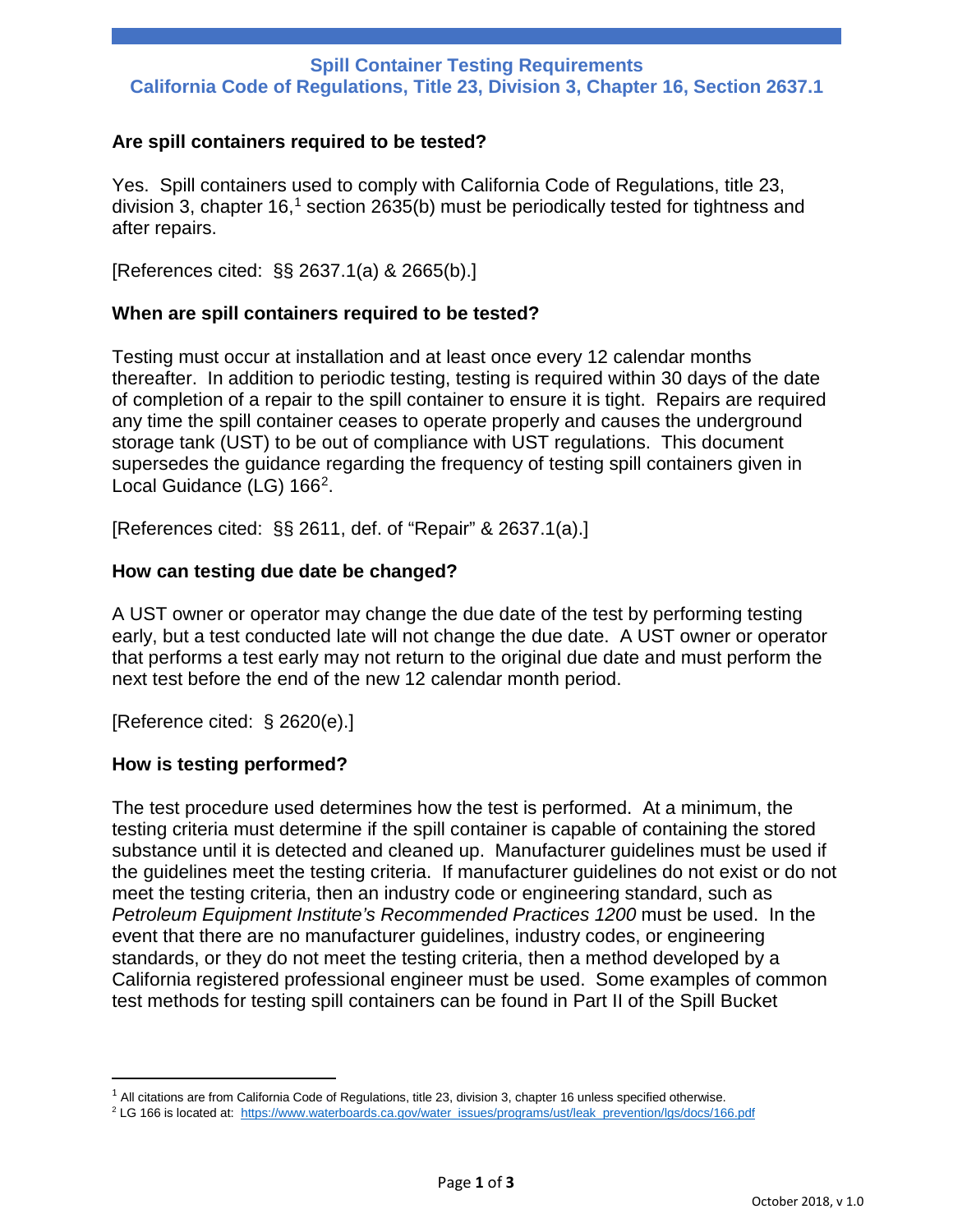# **Spill Container Testing Requirements California Code of Regulations, Title 23, Division 3, Chapter 16, Section 2637.1**

Testing section of Enclosure 1 of LG 166. This document supersedes the guidance regarding how to perform a spill container test given in LG 166.

[Reference cited: § 2637.1(b).]

## **What determines a passing or failing result?**

A passing result is when the spill container is determined to be capable of containing the stored substance until it is detected and cleaned up. The procedure used for testing determines the passing and failing criteria. If the spill container fails testing, the UST service technician must provide an explanation for why the equipment failed. This guidance supersedes clause c of subparagraph 1 of paragraph B of Part II of the Spill Bucket Testing section of Enclosure 1 of LG 166.

[Reference cited: § 2637.1(b).]

### **Who must perform testing?**

The test must be performed by a qualified UST service technician with training or certification by: 1) the manufacturer of the spill container being tested; 2) the developer of the test equipment used; or 3) the developer of the test method used. If the above training or certification does not exist, then the UST service technician must have comparable training or certification. Comparable training or certification is training or certification in a testing process applicable to the device or system. For example, if a UST service technician will be testing a spill container using the manufacturer's guidelines and the manufacturer is no longer in business or does not provide training or certification, then the UST service technician may receive training or certification from another manufacturer of spill containers with comparable testing procedures to satisfy the training or certification requirement. This document supersedes paragraph B of Part I of the Spill Bucket Testing section of Enclosure 1 of LG 166.

[References cited: §§ 2637.1(c), 2715(f)(2)(C), & (E).]

### **How are the test results documented?**

The results of the testing must be recorded on the "Spill Container Testing Report Form." A copy of the procedure used to test the spill container must be attached to the form, along with any data collected to determination the results of the test. The completed form, the attached procedure, and collected data must be submitted to the Unified Program Agency (UPA) within 30 days of the date of the completion of the test by hand-delivery, mail, facsimile, or other electronic methods. This guidance supersedes Part III of the Spill Bucket Testing section of Enclosure 1 and Spill Bucket Testing Report Form of Enclosure 2 of LG 166.

[References cited: §§ 2637.1(d) &(e).]